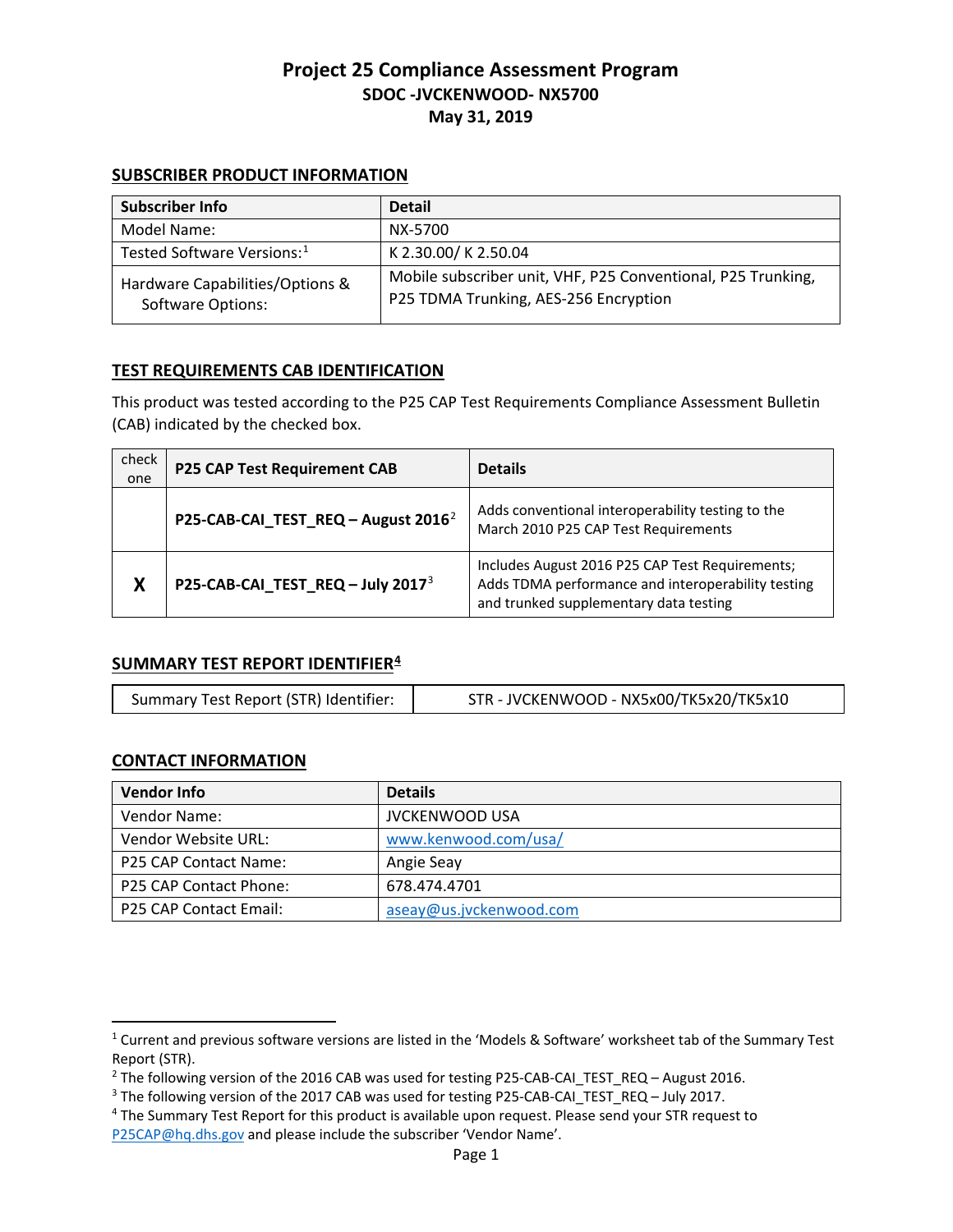## **ENCRYPTION STATEMENT**

This product complies with the P25 CAP Encryption Requirements CAB (P25-CAB-ENC\_REQ). The checked box indicates how the product was tested.

| $\frac{1}{x}$ Tested with the AES 256 encryption algorithm and shall be available with AES 256 encryption at a<br>minimum or without any encryption of any type. |
|------------------------------------------------------------------------------------------------------------------------------------------------------------------|
| Tested without the AES 256 encryption algorithm and shall only be available without any encryption<br>of any type.                                               |

## **CONVENTIONAL PERFORMANCE**

The Subscriber product has been tested for Conventional Performance. All requirements were passed except for those requirements identified below under Unsupported or Failed Requirements.

## P25 CAP Conventional Performance Testing Coverage

Receiver Tests: Reference Sensitivity, Faded Reference Sensitivity, Signal Delay Spread Capability, Adjacent Channel Rejection, Offset Adjacent Channel Rejection, Co-Channel Rejection, Spurious Response Rejection, Intermodulation Rejection, Signal Displacement Bandwidth, Late Entry Unsquelch Delay, and Receiver Throughput Delay.

Transmitter Tests: Unwanted Emissions (Adjacent Channel Power Ratio), Transmitter Power and Encoder Attack Time, Transmitter Throughput Delay, Frequency Deviation for C4FM, and Modulation Fidelity, Transient Frequency Behavior.

### Unsupported or Failed Requirements

- 1. Offset Adjacent Channel Rejection (Test Case 3.1.7.2) is unsupported.
- 2. Offset Adjacent Channel Rejection has not been tested. The previous test case results from 2010 CAB are reused. This was not in the 2010 CAB.

# **TRUNKING PERFORMANCE - FDMA**

The Subscriber product has been tested for Trunking Performance - FDMA. All requirements were passed except for those requirements identified below under Unsupported or Failed Requirements.

### P25 CAP FDMA Trunking Performance Testing Coverage

Receiver Tests: Reference Sensitivity, Faded Reference Sensitivity, Signal Delay Spread Capability, Adjacent Channel Rejection, Offset Adjacent Channel Rejection, Co-Channel Rejection, Spurious Response Rejection, Intermodulation Rejection, and Signal Displacement Bandwidth.

Transmitter Tests: Unwanted Emissions (Adjacent Channel Power Ratio), Power Attack time, Encoder Attack Time, Transmitter Throughput Delay, Frequency Deviation for C4FM, and Modulation Fidelity, Transient Frequency Behavior.

Trunked Tests: Trunking Control Channel Slot Times, Trunking Request Time, and Transmitter Time to Key on a Traffic Channel.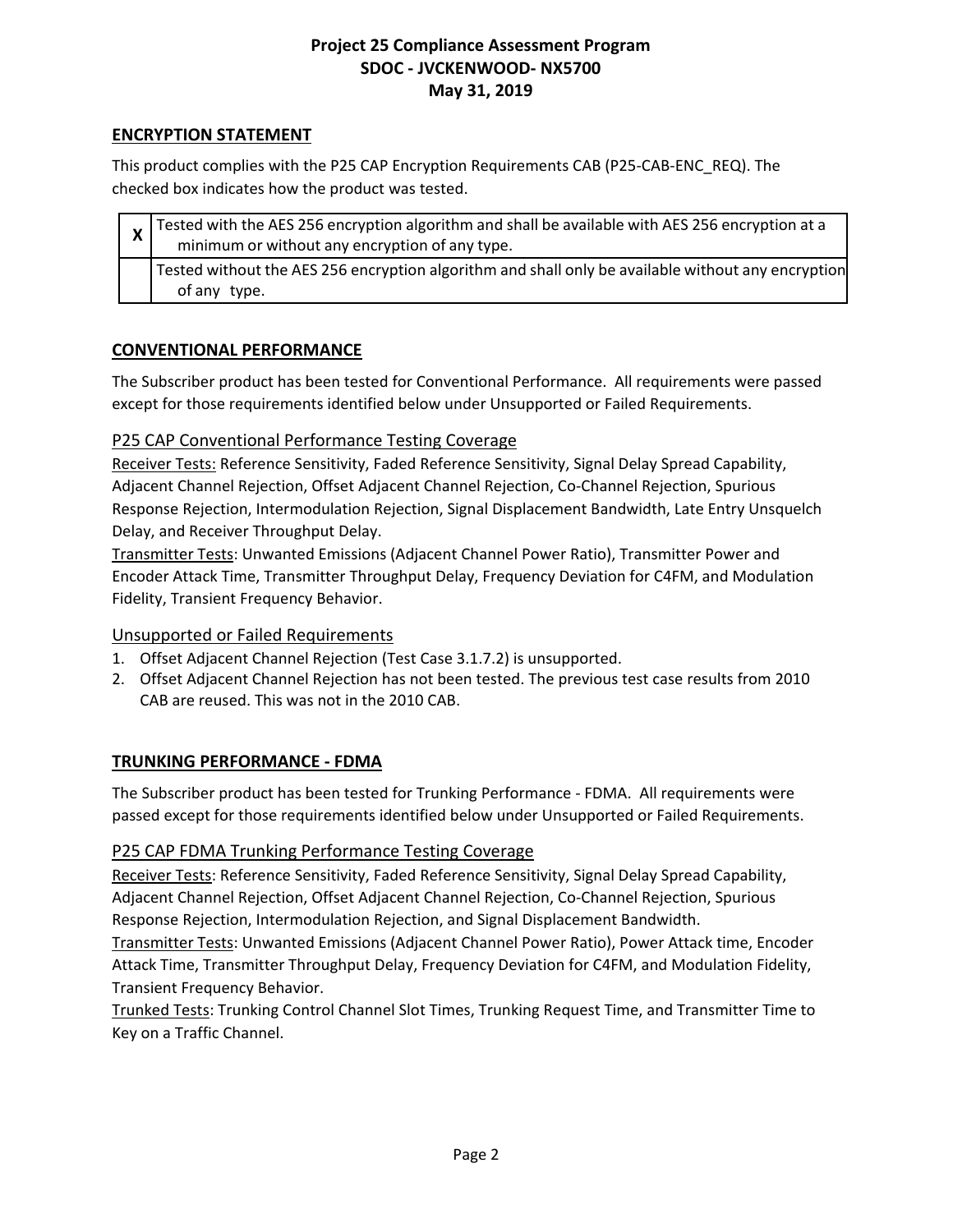## Unsupported or Failed Requirements

1. Offset Adjacent Channel Rejection (Test Case 3.1.7.2),Trunked Control Channel Slot Times-37.5 ms Slot (Test Case 3.3.1),Trunked Requested Time-37.5 ms Slot (Test Case 3.3.2),Transmitter Time to Key on a Traffic Channel Short Channel Form (Test Case 3.3.5) are unsupported.

### **TRUNKING PERFORMANCE - TDMA**

(only applicable for the 2017 CAB)

The Subscriber product has been tested for Trunking Performance - TDMA. All requirements were passed except for those requirements identified below under Unsupported or Failed Requirements.

### P25 CAP TDMA Trunking Performance Testing Coverage

Receiver Tests: Reference Sensitivity, Faded Reference Sensitivity, Signal Delay Spread Capability, Adjacent Channel Rejection, Offset Adjacent Channel Rejection, Co-Channel Rejection, Spurious Response Rejection, Intermodulation Rejection, and Signal Displacement Bandwidth. Transmitter Tests: Unwanted Emissions (Adjacent Channel Power Ratio), Frequency Deviation for H-CPM, Modulation Fidelity, Symbol Rate Accuracy, H-CPM Logical Channel Power measurements, and H-CPM Channel Time Alignment.

#### Unsupported or Failed Requirements

1. N/A

Optional Product Capabilities Required to Pass Test Cases

1. N/A

# **CONVENTIONAL DIRECT MODE INTEROPERABILITY**

The Subscriber product has been tested for Conventional Direct Mode Interoperability. All test cases were passed except for those test cases identified below under Unsupported or Failed Test Cases. Test cases that passed but require specific, sometimes optional, product capabilities are also identified below.

### P25 CAP Direct Mode Interoperability Testing Coverage

Network Access Code (NAC) Operation, Group Voice Call, Emergency Call, Unit-to-Unit Voice Call, Encryption, Call Alert, Radio Check, Message Update, Status Update, Status Query, and Radio Unit Monitor.

### Unsupported or Failed Test Cases

1. Call Alert(Test Case 2.3.1), Radio Check(2.3.2), Message Update(2.3.3), Status Update(2.3.4), Status Query(2.3.5), and Radio Unit Monitor(2.3.6.4.1,2.3.6.4.2, 2.3.6.4.3, 2.3.6.4.4) are unsupported.

### Optional Product Capabilities Required to Pass Test Cases

1. In order to pass the Encryption test case, a subscriber with AES-256 encryption is required.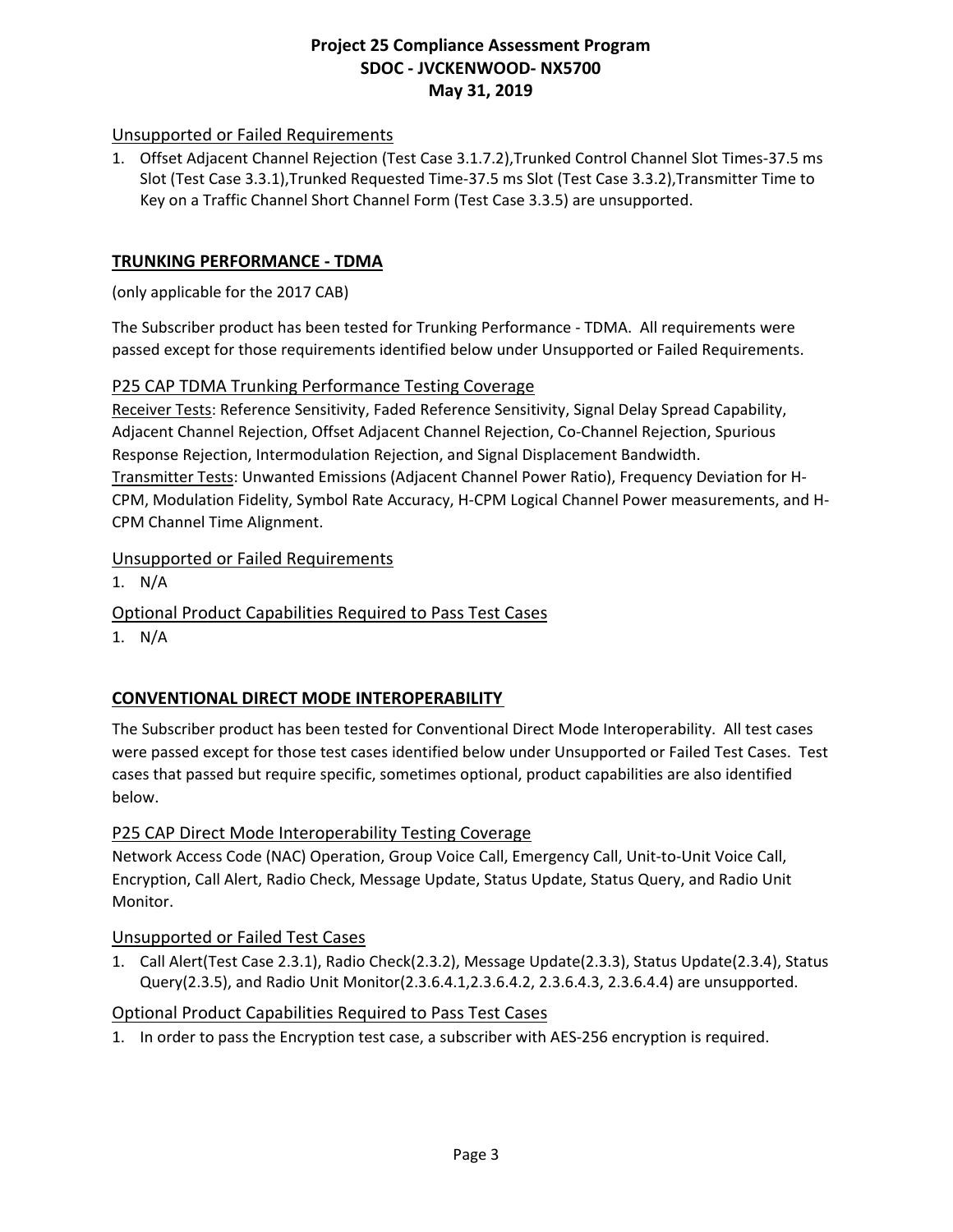## **CONVENTIONAL REPEAT MODE INTEROPERABILITY**

The Subscriber product has been tested for Conventional Repeat Mode Interoperability. All test cases were passed except for those test cases identified below under Unsupported or Failed Test Cases. Test cases that passed but require specific, sometimes optional, product capabilities are also identified below.

### P25 CAP Repeat Mode Interoperability Testing Coverage

Network Access Code (NAC) Operation, Group Voice Call, Emergency Call, Unit-to-Unit Voice Call, Encryption, Call Alert, Radio Check, Message Update, Status Update, Status Query, and Radio Unit Monitor.

#### Unsupported or Failed Test Cases

1. Call Alert (Test Case 2.5.1.4.1), Radio Check (Test Case 2.5.2.4.1), Message Update(Test Case 2.5.3.4.1, 2.5.3.4.3), Status Update (Test Case 2.5.4.4.1, 2.5.4.4.3), Status Query (Test Case 2.5.5.4.1), Radio Unit Monitor (Test Case 2.5.6.4.1, 2.5.6.4.3) are unsupported.

#### Optional Product Capabilities Required to Pass Test Cases

1. In order to pass the Encryption test case, a subscriber with AES-256 encryption is required.

#### **CONVENTIONAL REPEAT MODE with DISPATCH MONITORING CONSOLE INTEROPERABILITY**

The Subscriber product has been tested for Conventional Repeat Mode with Dispatch Monitoring Console Interoperability. All test cases were passed except for those test cases identified below under Unsupported or Failed Test Cases. Test cases that passed but require specific, sometimes optional, product capabilities are also identified below.

#### P25 CAP Repeat Mode Interoperability Testing Coverage

Group Voice Call, Emergency Call, All Call, Unit-to-Unit Voice Call, Encryption, Emergency Alarm, Call Alert, Radio Check, Radio Unit Inhibit/Uninhibit, Message Update, Status Update, Status Query, and Radio Unit Monitor.

#### Unsupported or Failed Test Cases

1. Call Alert (Test Case 2.7.2), Message Update (Test Case 2.7.6), Status Update (Test Case 2.7.7), Status Query (Test Case 2.7.8), Radio Unit Monitor (Test Case 2.7.9.4.1) are unsupported.

### Optional Product Capabilities Required to Pass Test Cases

1. In order to pass the Encryption test case, a subscriber with AES-256 encryption is required.

### **TRUNKED SUBSCRIBER UNIT INTEROPERABILITY – FDMA**

(Bassline features are tested as part of the 2016 CAB. Additional features are tested as part of the 2017 CAB.)

The Subscriber product has been tested for Trunked Interoperability - FDMA. All test cases were passed except for those test cases identified below under Unsupported or Failed Test Cases. Test cases that passed but require specific, sometimes optional, product capabilities are also identified below.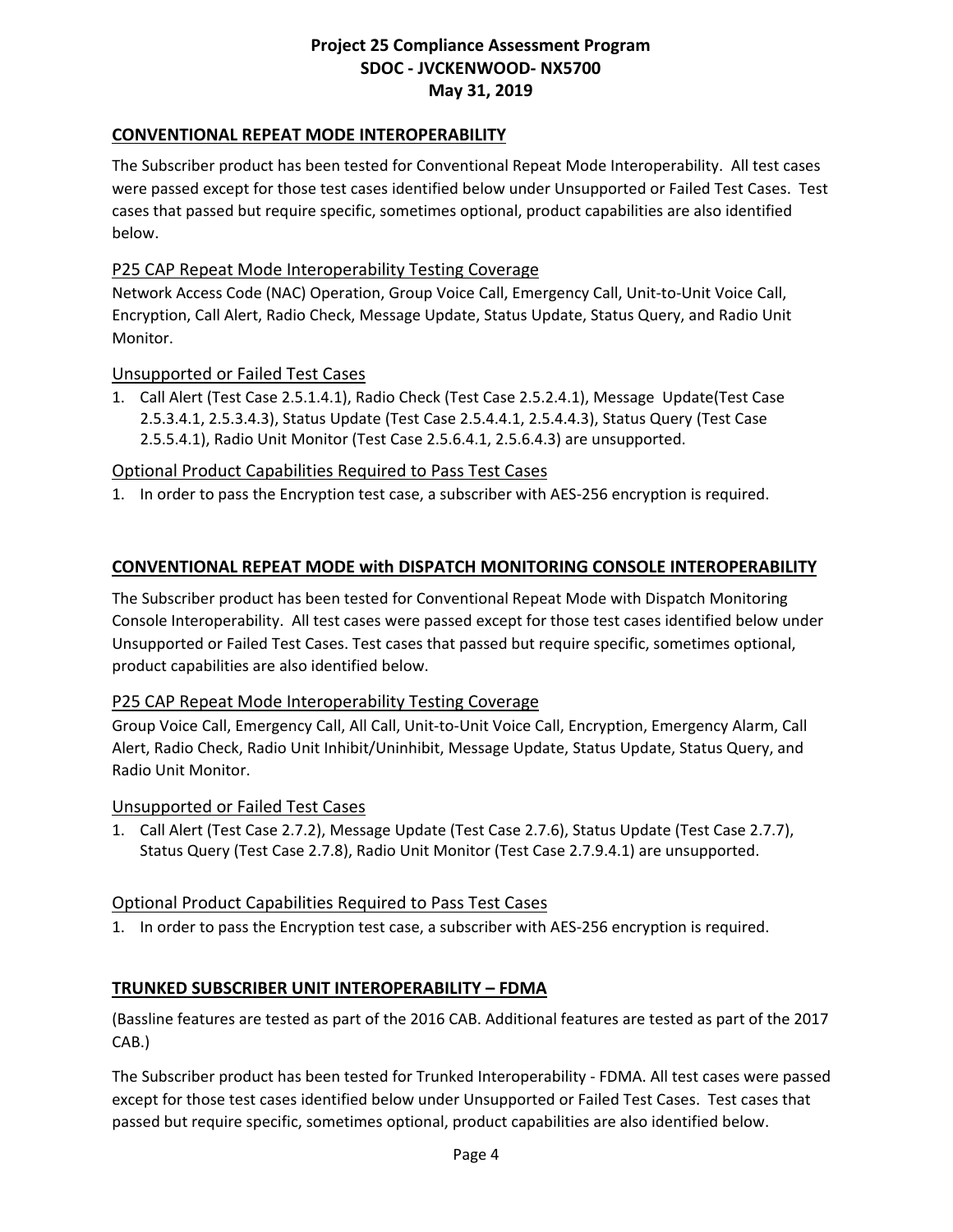#### Unsupported or Failed Test Cases

1. The following test cases were not supported: Unit-to-Unit voice Call Test Case 4 (Test Case 2.2.3.4.4), Status Query (Test Case 2.2.17).

#### Optional Product Capabilities Required to Pass Test Cases

1. In order to pass the Encryption test case, a subscriber with AES-256 encryption is required.

### **TRUNKED SUBSCRIBER UNIT INTEROPERABILITY-TOMA**

(only applicable for the 2017 CAB)

The Subscriber product has been tested for Trunked Interoperability - TOMA. All test cases were passed except for those test cases identified below under Unsupported or Failed Test Cases. Test cases that passed but require specific, sometimes optional, product capabilities are also identified below.

### P25 CAP TDMA Trunked Interoperability Testing Coverage

Registration, Group Voice Call, Unit-to-Unit Voice Call, Broadcast Call, Announcement Group Call, Emergency Group Call, Encryption Group Call, System Call, Radio Unit Monitoring, and Transmitting Subscriber Forced Preemption.

#### Unsupported or Failed Test Cases

- 1. The following test cases were not supported: Unit-to Unit Voice Call (Test Case 2.2.3.4.4), Transmitting Subscriber Forced Preemption (Test Case 2.2.26.4.1).
- 2. lnter-WACN roaming is unsupported.
- 3. Group Voice Call Test Case 4 (Test Case 2.2.2.4.4) failed.

### Optional Product Capabilities Required to Pass Test Cases

1. N/A

# **SIGNATURE AND DATE**

 **\_\_\_ --- ------**

Date Signed Vendor's Authorized Representative Signature

Ameling Sea

Vendor's Authorized Representative Printed Name